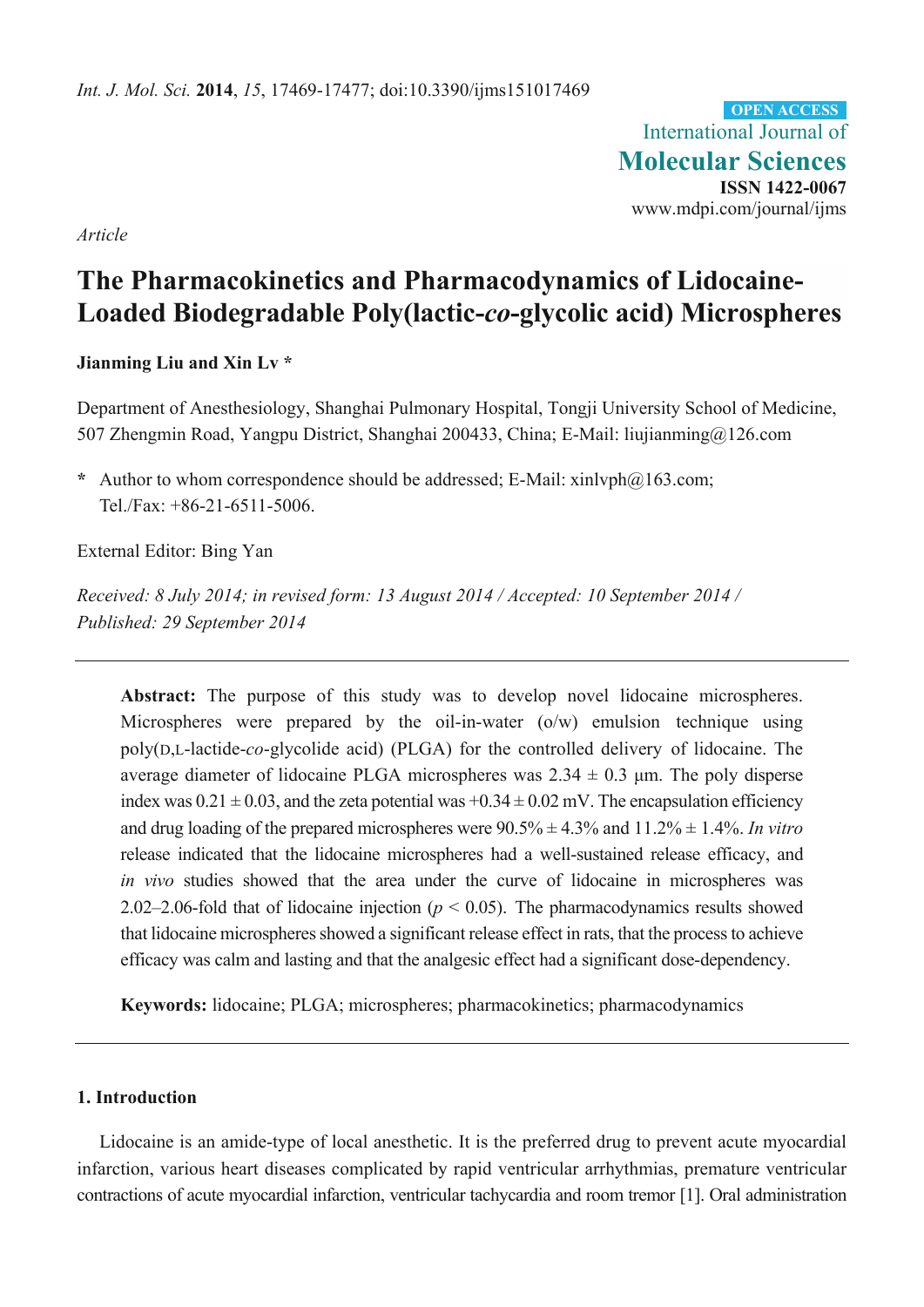of lidocaine has low bioavailability and a relatively strong liver first pass effect. After intramuscular injection, it is completely absorbed and could be quickly absorbed in the heart, brain, kidney and other tissues with a rich blood supply. The apparent volume of distribution was approximately 1 L/kg; the protein binding rate was about 51%. It is immediately effective after intravenous injection (about 45 to 90 s), for 10 to 20 min, *T*1/2α (distribution half-life) of 10 min, *T*1/2β (elimination half-life) about 1 to 2 h [2]. Clinically, in order to maintain an effective therapeutic concentration, frequent small doses of lidocaine injections to patients are required, which cause both pain and inconvenience to patients and lead to side effects, because of the accumulated blood concentration. In recent years, scholars have conducted a series of studies on local anesthetic sustained release delivery systems. These made sustained and controlled release formulations to extend the single-dose duration of the analgesic effect, to reduce the frequency of administration and to improve application compliance, while reducing fluctuations in the plasma concentration and drug toxicity, such as liposomes, implants, microspheres, *etc*. [3–8].

Poly(D,L-lactide-*co*-glycolide acid) (PLGA) copolymers have been developed in the past 10 years. These are a high polymer polymerized by polylactic acid and glycolic acid monomers with different proportions. It is non-toxic, non-irritating and fully biodegradable with good biocompatibility and human adaptability. *In vivo*, the final degradation product of PLGA is lactate, which can be metabolized by intravital cells. It can be eventually completely degraded into carbon dioxide and water and be exhausted out of the body. It is safe and will not cause a significant inflammatory response, immune response and cell toxicity. It has the advantage of self-degradation *in vivo* and being excreted, to avoid secondary damage to the patient. It is a biodegradable carrier material with good biocompatibility [9].

In order to prolong the effective time of lidocaine, to reduce the frequency of administration and to reduce side effects, this article uses PLGA microsphere technology to prepare lidocaine release microspheres. *In vivo* evaluations of characterization, release, pharmacokinetics and pharmacodynamics were conducted in order to provide the pharmacokinetic parameters for the further study of lidocaine sustained-release preparations.

#### **2. Results and Discussion**

The average diameter, as well as the size distribution of lidocaine-loaded PLGA microspheres were calculated by direct measurement in a NICOMP 380 Submicron Particle Sizer (Santa Barbara, CA, USA). The average diameter of lidocaine PLGA microspheres was  $2.34 \pm 0.3$  µm. The poly disperse index (PDI) was  $0.21 \pm 0.03$  um, and the zeta potential was  $+0.34 \pm 0.02$  mV. As shown in Figure 1, the surface morphology of lidocaine microspheres was observed by transmission electron microscope (TEM). The microspheres were spherical in shape with a smooth surface, and the size was uniform and appropriate for administration via intravenous injection. The encapsulation efficiency and drug loading of prepared microspheres were  $90.5\% \pm 4.3\%$  and  $11.2\% \pm 1.4\%$  (Sample number = 3), respectively. The stability of lidocaine microspheres in phosphate buffer at 37 °C was studied before the drug release experiments were carried out. The stability data of lidocaine microspheres showed that when stored at 37 °C for 48 h, the surface morphology and content of lidocaine had no notable changes.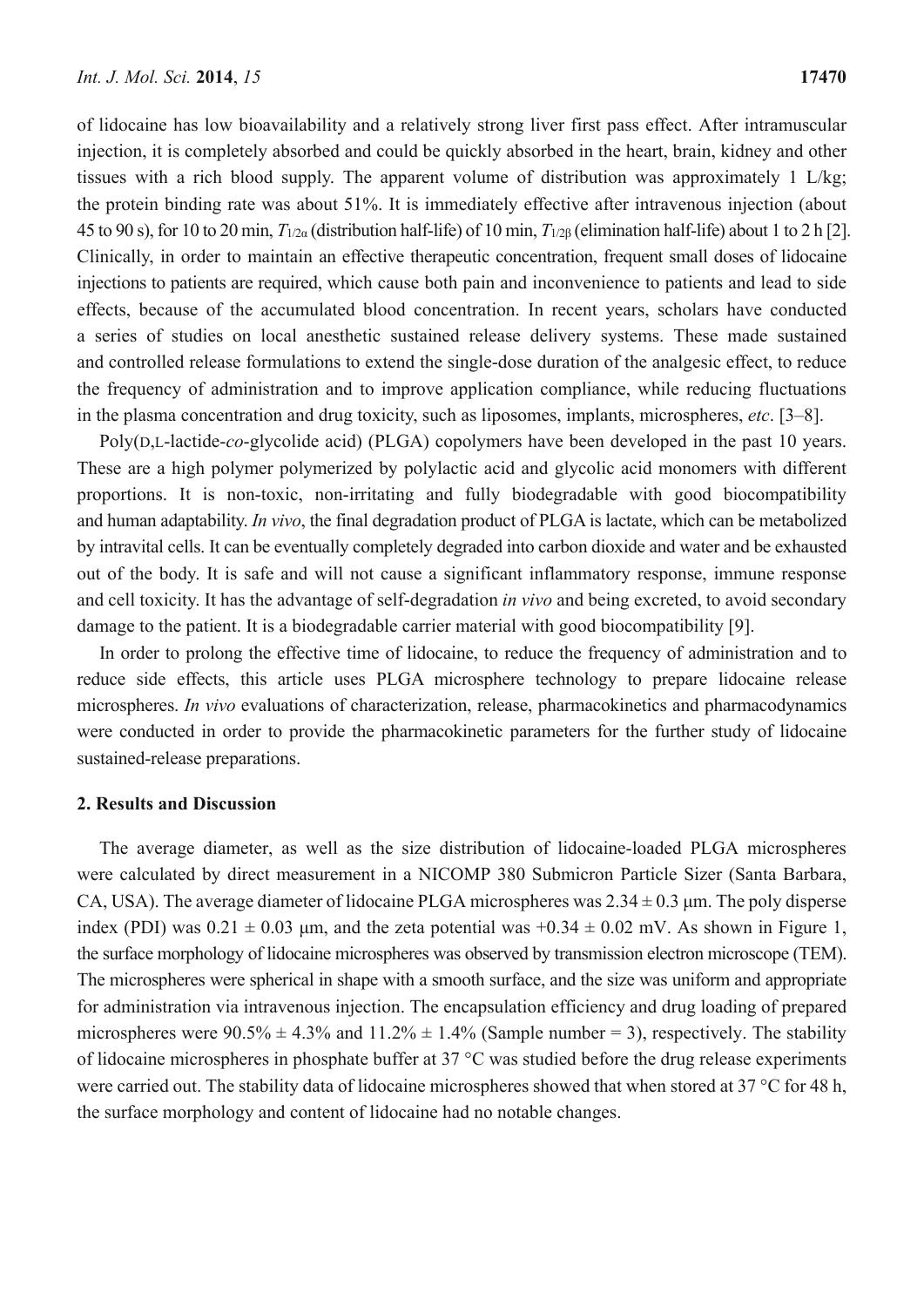**Figure 1.** Transmission electron microscope photograph of lidocaine-loaded poly(D,L-lactide-*co*-glycolide acid) (PLGA) microspheres. Magnification × 5000.



Figure 2 shows that, compared with the raw material drug, the release of lidocaine microspheres had a significant slow-release effect in the plasma. The raw material drug released completely at around 1 h (93%), while the release of microspheres only reached 51% within 20 h. In the following 4 h, the microspheres entered the slow release period and released up to about 61% at the end of the observation (40 h). During the release process, the release of microspheres showed two distinct phases: rapid release during the first 4 h, with basically no sudden release phenomenon; and then, this was stabilized. The cumulative release of drug from the microspheres was fit by a single exponential function, Weibull function and Higuchi model. The correlation coefficient for each equation was used as the index. It was found that *in vitro* release of lidocaine microspheres was more in line with the Higuchi model, which proved that microsphere with PLGA as a carrier had better sustained release. The large ratio of surface area and volume of lidocaine, as well as surfactant promoted rapid drug release, with a later slow continuous drug release with the gradual dissolution of the PLGA skeleton of microspheres. Part of the drug was adsorbed onto the shallow surface or existed in free drug form, with most of the drug wrapped in the PLGA skeleton.



**Figure 2.** *In vitro* release of the lidocaine microspheres in human serum albumin (HSA).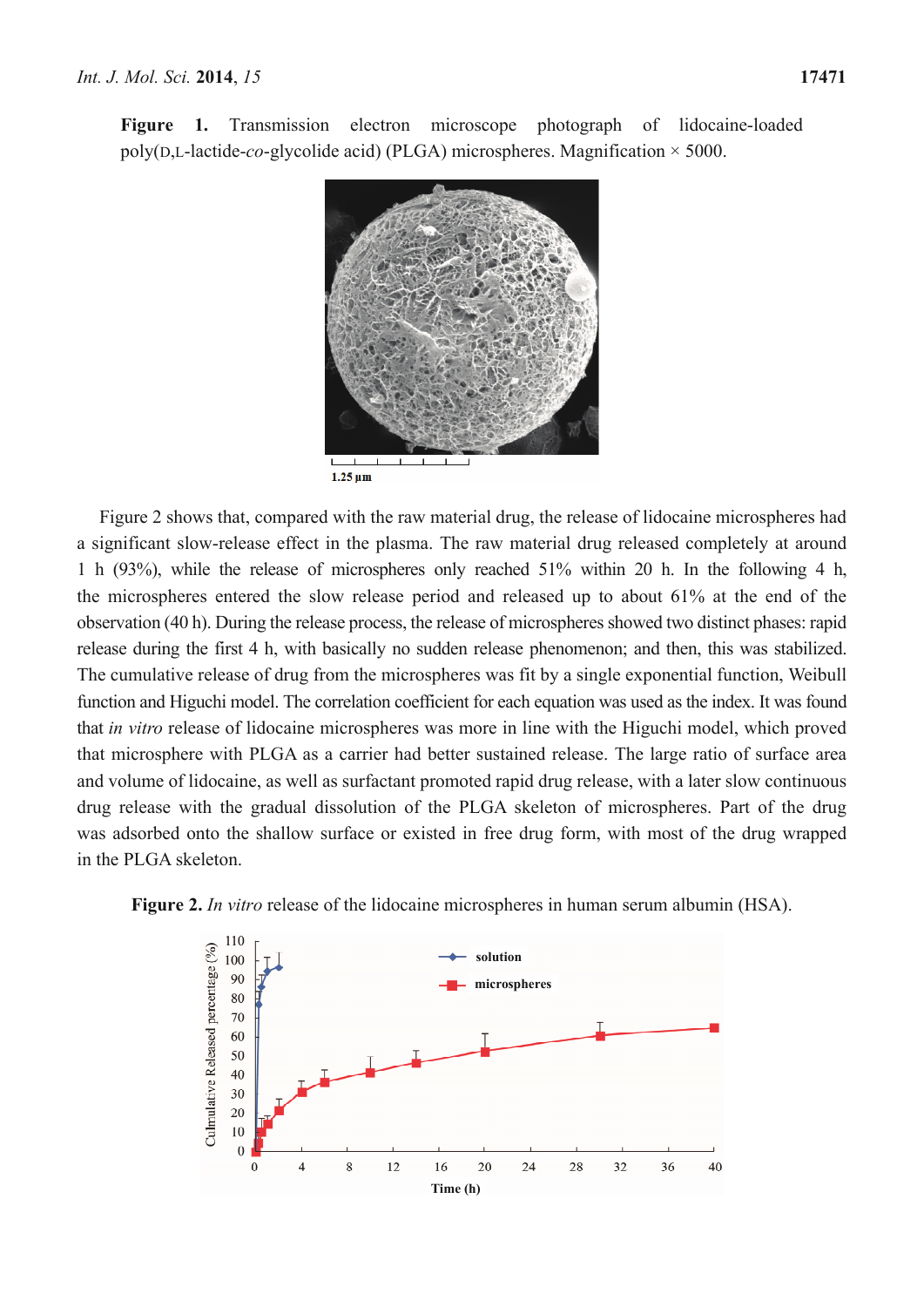The plasma concentration-time profiles of lidocaine after intravenous administration by injection and microspheres to rats are shown in Figure 3, and the pharmacokinetic parameters are summarized in Table 1. The area under the curve of lidocaine in microspheres was 2.02–2.06-fold that of lidocaine injection ( $p < 0.05$ ). The maximum plasma concentration of lidocaine injection was 1.58-fold that of lidocaine microspheres ( $p \le 0.05$ ). The relatively slower time to maximum plasma concentration of lidocaine microspheres suggested a sustained-release profile *in vivo*, which was consistent with the results of the *in vitro* release study.

**Figure 3.** Mean plasma lidocaine concentration in rats after intravenous administration of two formulations  $(n = 6)$ .



**Table 1.** Pharmacokinetic parameters of lidocaine in rats after intravenous administration of two formulations  $(n = 6)$ .

| Group                        | $T_{1/2}$ (h) | $C_{\text{max}}$ ( $\mu$ g·mL <sup>-1</sup> ) |       | $T_{\text{max}}$ (h) $AUC_{0-T}$ (h·µg·mL <sup>-1</sup> ) $AUC_{0-\infty}$ (h·µg·mL <sup>-1</sup> ) |                    |
|------------------------------|---------------|-----------------------------------------------|-------|-----------------------------------------------------------------------------------------------------|--------------------|
| Injection                    | $1.2 \pm 0.3$ | $72.4 \pm 12.3$                               | 0 083 | $1106 \pm 321$                                                                                      | $129.7 \pm 35.8$   |
| Microspheres $2.6 \pm 0.7$ * |               | $457 \pm 84$ *                                | 0.083 | $223.7 \pm 45.2$ *                                                                                  | $267.3 \pm 52.5$ * |

\* *p* < 0.05: lidocaine PLGA microspheres *vs*. lidocaine injection.

Table 2 showed the pharmacodynamics results of lidocaine. From the results, the lidocaine solution group could quickly achieve an analgesic effect: the writhing inhibition rate after 1 h of administration reached 94.4%. However, the action period was limited, and the value reduced to 23.8% when observed in 2 h. On the contrary, the lidocaine microsphere groups of high, medium and low doses had a significant analgesic effect compared with the control group. Around 4 h of administration, they had the most significant effect: the maximum writhing inhibition rate of three groups (high, medium and low doses) were, respectively, 57.8%, 50.6% and 38.8%. Meanwhile, the analgesic effect duration of three groups was 6–8 h, which was longer compared with the solution group (4 h). Lidocaine microspheres showed a significant release effect in rats; the process to achieve efficacy was calm and lasting and the analgesic effect had a significant dose-dependency.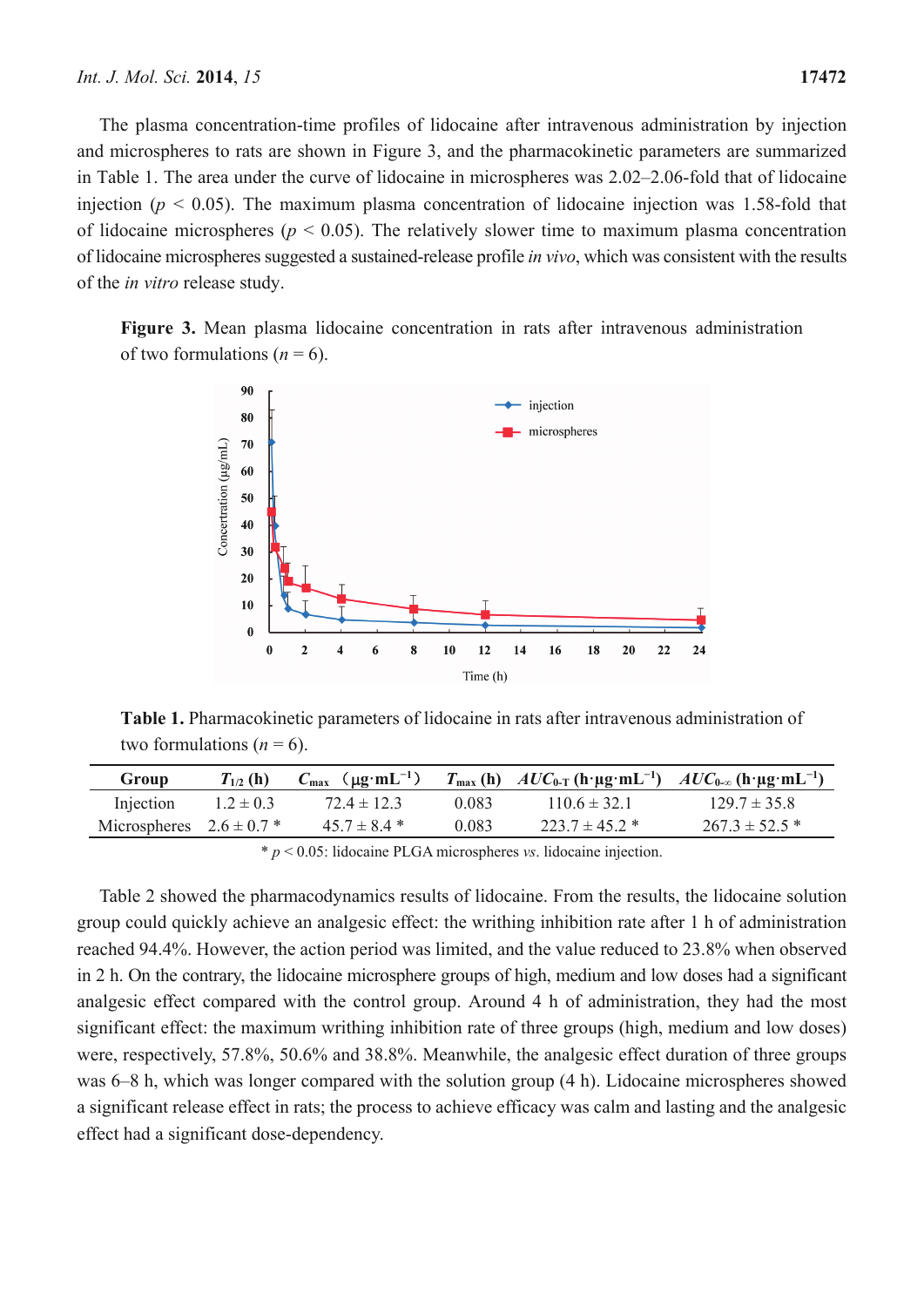|                | <b>Response Inhibition (RI)</b> %                 |                                                                 |                                                                  |                                                                 |  |  |  |
|----------------|---------------------------------------------------|-----------------------------------------------------------------|------------------------------------------------------------------|-----------------------------------------------------------------|--|--|--|
| Time<br>(h)    | <b>Lidocaine Injection</b><br>$(4 \text{ mg/kg})$ | <b>High Dose</b><br><b>Microspheres</b><br>$(10 \text{ mg/kg})$ | <b>Middle Dose</b><br><b>Microspheres</b><br>$(4 \text{ mg/kg})$ | <b>Low Dose</b><br><b>Microspheres</b><br>$(2.5 \text{ mg/kg})$ |  |  |  |
| 0.5            | $69.5 \pm 3.9$                                    | $30.2 \pm 3.5$ *                                                | $24.3 \pm 2.9$ *                                                 | $17.2 \pm 2.6$ *                                                |  |  |  |
|                | $94.4 \pm 5.2$                                    | $41.2 \pm 5.4$ *                                                | $35.2 \pm 3.7$ *                                                 | $24.3 \pm 2.8$ *                                                |  |  |  |
| 2              | $23.8 \pm 7.5$                                    | $53.6 \pm 6.3$ *                                                | $44.2 \pm 5.1$ *                                                 | $32.7 \pm 3.3$                                                  |  |  |  |
| $\overline{4}$ | $10.5 \pm 2.4$                                    | $57.8 \pm 9.2$ *                                                | $50.6 \pm 5.3$ *                                                 | $38.8 \pm 4.1$ *                                                |  |  |  |
| 6              | $6.4 \pm 1.7$                                     | $46.2 \pm 3.9$ *                                                | $37.4 \pm 2.7$ *                                                 | $29.4 \pm 2.4$                                                  |  |  |  |
| 8              | $2.1 \pm 1.2$                                     | $22.8 \pm 3.7$ *                                                | $16.1 \pm 2.5$ *                                                 | $11.4 \pm 1.6$                                                  |  |  |  |
| 10             | $1.9 \pm 0.6$                                     | $11.7 \pm 1.5*$                                                 | $73 \pm 11*$                                                     | $5.4 \pm 0.7$                                                   |  |  |  |

**Table 2.** The analgesic efficacy of lidocaine microspheres and lidocaine injection on rats.

\* *p* < 0.05: lidocaine PLGA microspheres *vs*. lidocaine injection.

The amount of lidocaine-loaded PLGA microspheres was 90.5 mg of the drug per ten milligrams of microspheres. This percentage of entrapment efficiency was very high due to the chemical-physical characteristics of the drug and the preparation method used. The high solubility of both lidocaine and PLGA in dichloromethane allowed for obtaining a solution that can be sprayed through the nozzle of a spray-dryer. The use of polymer and drug solutions improved the entrapment efficiency of drugs with regard to the results obtained when the drug was not soluble in the same solvent as the polymer. Thus, the entrapment efficiency of BSA in poly(L-caprolactone) microspheres was about 43% in the absence of an emulsion stabilizer [10]. On the contrary, the entrapment efficiency of ketoprofen-loaded poly(L-caprolactone) microspheres was about 97%, since both compounds were soluble in the organic solvent [11].

This study used a protein precipitation method to process plasma samples and required less samples. Compared with organic solvent extraction in literature reports [12,13], it was simpler and more suitable for the mass analysis of biological samples; and it satisfied the sensitivity of this study. Thus, the protein precipitation method was used as the pretreatment method for lidocaine *in vivo* sample determination. Meanwhile, through comparison testing, methanol, acetonitrile, acetone and other organic solvent precipitants required completely precipitated protein with a large volume and were unfavorable for sample testing of a low concentration. If treated with perchloric acid, the plasma would have more heteroatom peaks and greater interference. Using trichloroacetic acid not only used less volume, protein precipitation was also more complete without the interference of impurities. Thus, trichloroacetic acid was chosen as the protein precipitant.

## **3. Experimental Section**

# *3.1. Materials*

PLGA (Weight: ~60,000; lactide/glycolide ratio, 50/50) was purchased from Daigang Biological Co., Ltd. (Shandong, China). Lidocaine was obtained from Jinan Ruixing Medical Technology Co., Ltd. (Shandong, China). Bupivacaine was obtained from National Institute for the Control of Pharmaceutical and Biological Products (Beijing, China). All other materials and solvents were of reagent or analytical grade.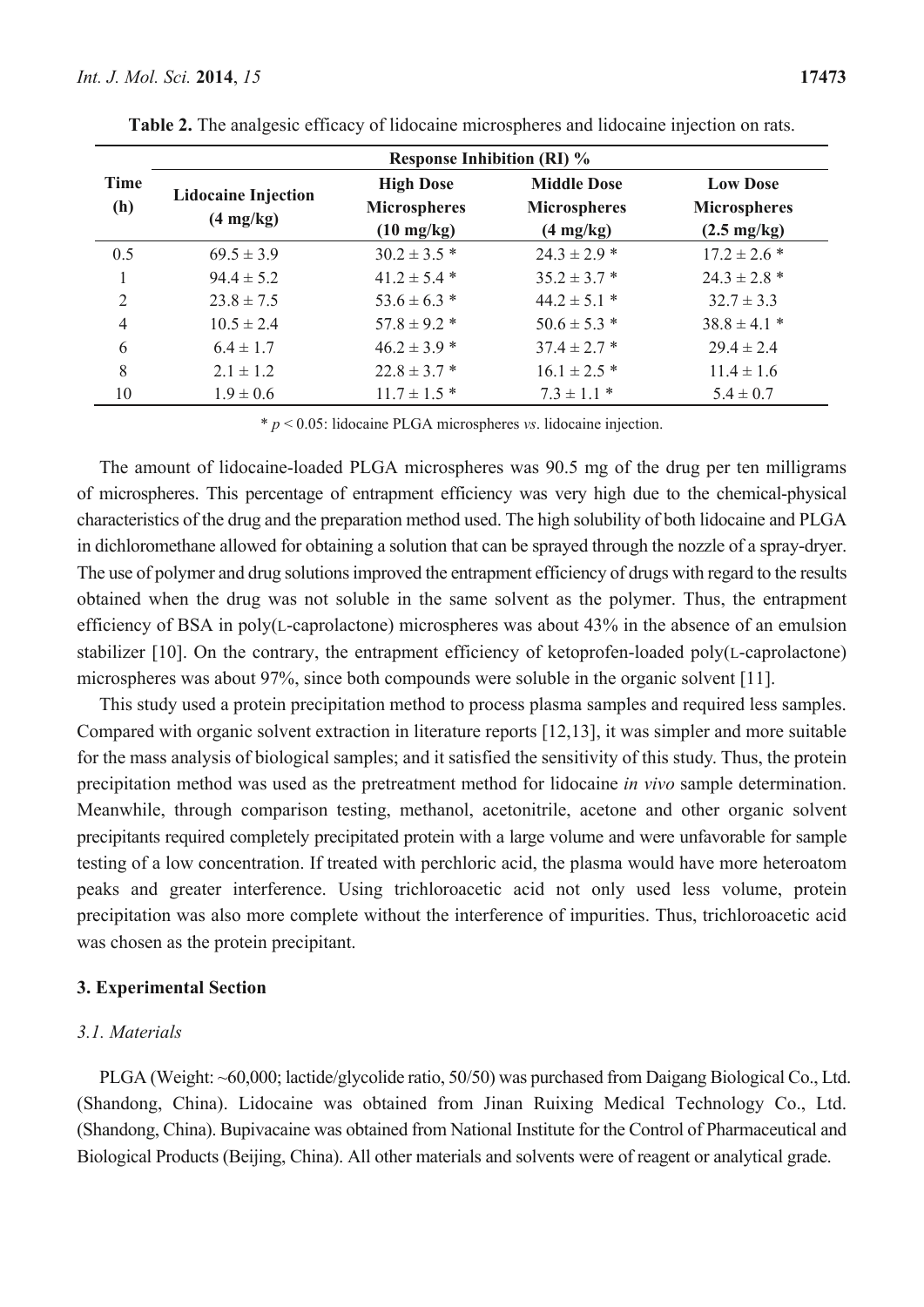#### *3.2. Microspheres Preparation*

The oil-in-water (o/w) emulsion solvent evaporation method was applied to fabricate lidocaine–PLGA microspheres. Approximately 125 mg PLGA and 25 mg lidocaine were added to 2 mL of a mixture of dichloromethane:ethanol (3:1, *v*/*v*). After being completely dissolved, it was poured into 2% Tween-80 aqueous solution, and then, the mixture was emulsified by using a propeller stirrer at 500 rpm for 30 min. Then stirring at 300 rpm was continued for 6.5 h to evaporate the organic solvent. The hardened microspheres were filtered, rinsed with distilled water and dried under vacuum.

## *3.3. Morphological Characterization and Particle Sizing*

The morphological examination of the microspheres was performed using a Philips CM120 transmission electron microscope (TEM) (Philips, Amsterdam, The Netherlands). In practice, a drop of microspheres solution containing 0.1% (*w*/*v*) phosphotungstic acids was placed on a carbon film coated on a copper grid and observed at 80 kV in the electron microscope.

The particle size distribution and mean diameter of the prepared lidocaine-loaded microspheres were determined by dynamic light scattering (DLS) using a NICOMP 380 Submicron Particle Sizer (Particle Sizing Systerms, Santa Barbara, CA, USA) equipped with a 5 mW HeNe laser at 632.8 nm. Sample solutions were transferred into the light scattering cells. The intensity autocorrelation was measured at a scattering angle of 90° at room temperature. Data were analyzed in terms of intensity-weighted NICOMP 380 Submicron Particle Sizer distributions. Each reported experimental result was the average of at least three *d*h values obtained from the analysis of the autocorrelation function accumulated for at least 20 min. The zeta potential was measured on the same samples prepared for size analysis.

## *3.4. Drug-Loading Coefficient and Encapsulation Ratio*

Drug-loading coefficient (DL%) and encapsulation efficiency (EE%) were calculated as described earlier. Firstly, lidocaine was extracted from the microspheres (10 mg) with dichloromethane (5 mL), and then, the extract solution was properly diluted prior to HPLC analysis. The content of lidocaine in the microspheres was determined by the HPLC method described below. Then, DL% and EE% were calculated according to Equations (1) and (2):

$$
DL\% = \frac{W_{LD}}{W_{LD-MS}} \times 100\%
$$
 (1)

$$
EE\% = \frac{W_{LD}}{W_{Total}} \times 100\%
$$
\n<sup>(2)</sup>

(Note:  $W_{\text{LID}}$  represents the amount of lidocaine loaded in the microspheres,  $W_{\text{Total}}$  represents the total lidocaine amount added during preparation of the microspheres and *W*<sub>LID-MS</sub> represents the weight of the lidocaine microspheres).

#### *3.5. In Vitro Release*

The *in vitro* release of lidocaine from microspheres was determined by the dialysis bag method [14–16]. The lidocaine microspheres (10 mg) were dispersed in 5 mL of PBS (pH 6.8) and placed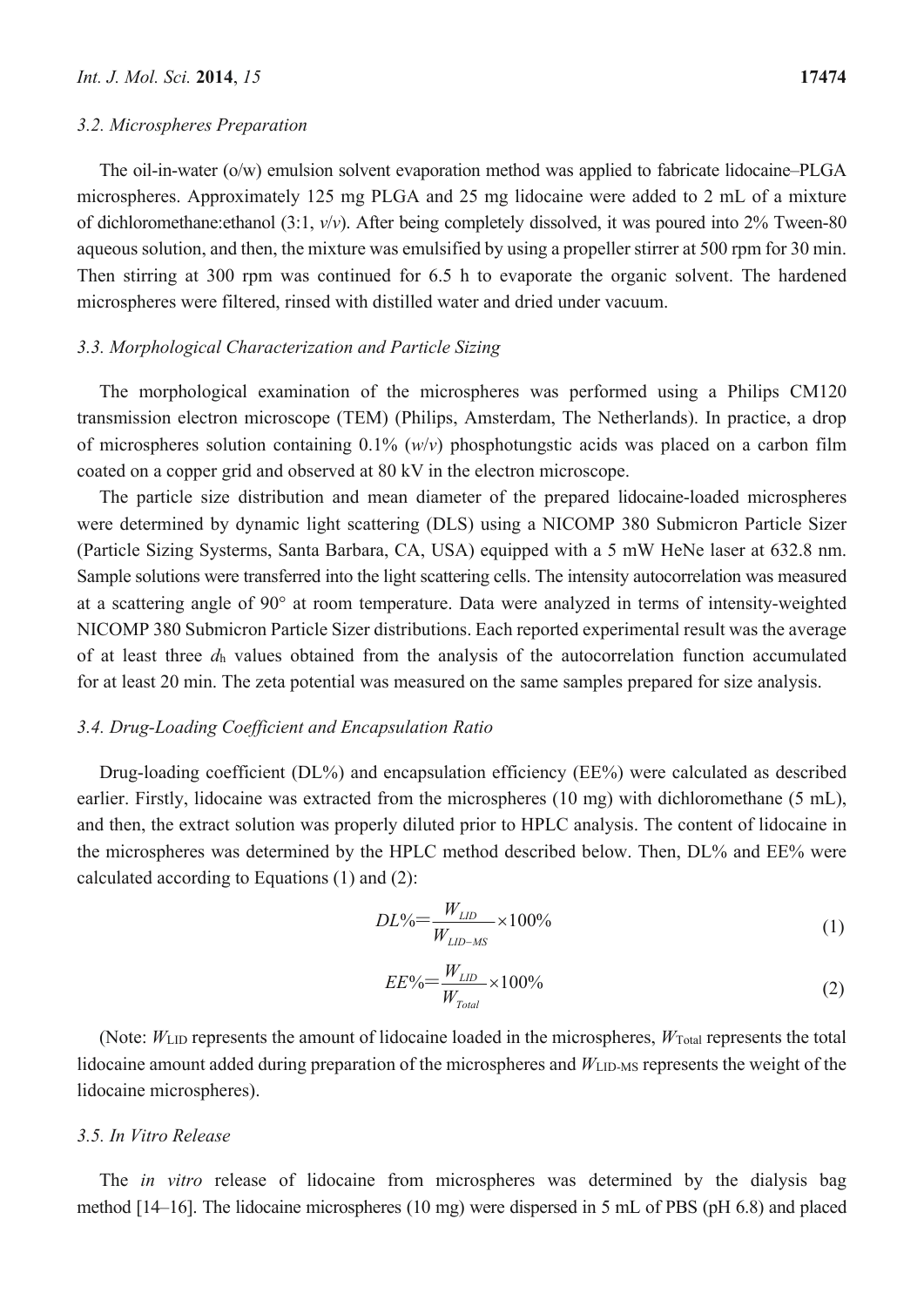into cellulose ester dialysis bags (Molecular Weight = 10,000). The dialysis bags were immersed in 45 mL release medium (pH 7.3 HSA) at  $37 \pm 0.5$  °C with horizontal shaking at 50 rpm. Lidocaine solution (containing 167 μg) was also subjected to the release study to ensure that the diffusion of the lidocaine molecules across the membrane was not limited by the dialysis bag. At predetermined time points of 0.25, 0.5, 1, 2, 4, 6, 10, 14, 20, 30 and 40 h, 2 mL dissolution media were withdrawn and precipitated before HPLC analysis. The supernatant (10 μL) was then directly injected into the HPLC system and analyzed for the released lidocaine. The release profiles were plotted and fit using different *in vitro* release models.

#### *3.6. Pharmacokinetic Study*

Twelve rats were used in this experiment and randomly divided into two groups. On the testing day, 0.4 mL orbital blood samples were collected immediately before and at 0.083, 0.25, 0.75, 1, 2, 4, 8, 12 and 24 h after intravenous administration of lidocaine injection and microspheres. The plasma samples obtained were immediately centrifuged at 4000 rpm for 10 min. 200 μL of the supernatant were transferred to new glass tubes and stored at −20 °C. The plasma samples were directly precipitated before HPLC analysis. Briefly, 200 μL plasma were mixed with 200 μL trichloroacetic acid (TCA, 10%) and mixed for 2 min vigorously. The supernatant was collected after centrifugation at 12,000 rpm for 10 min, and 20 μL were injected into the HPLC system.

The pharmacokinetic parameters of each formulation were calculated by the non-compartmental method. The area under the curve and the mean residence time were determined by standard methods applying the linear trapezoidal rule. The maximum plasma concentration and time taken to reach the maximum plasma concentration were determined by a visual inspection of the experimental data. The elimination half-life (*T*1/2) was determined by linear regression of the terminal portion of the plasma concentration time data.

## *3.7. HPLC Analysis*

HPLC analysis was performed using a Dikma Diamonsil C<sub>18</sub> (5  $\mu$ m, 200  $\times$  4.6 mm) on a Shimadzu LC-20A HPLC system (Shimadzu Co., Tokyo, Japan) with an ultraviolet detector at room temperature. The wavelength of the ultraviolet detector was set at 263 nm. Methanol and 0.01 mol/L NaH2PO4 solution (30:70,  $v/v$ ,  $pH = 2.0$ ) were used as the mobile phase at a flow rate of 1 mL/min.

## *3.8. Pharmacodynamic Study*

Fifty rats were used in this experiment and randomly divided into five groups. The grouping and dosing of the rats are summarized in Table 3. Before the experiment, the rats were fasted overnight with free access to water. On the testing day, all of the rats were given different formulations by tail intravenous administration, as shown in Table 3. At 0.5, 1, 2, 4, 6, 8 and 10 h after intravenous administration, the rats were given 0.6% acetic acid by intraperitoneal injection. The aim of acetic acid was to establish the rat model of pain. Then, the number of twists of each rat was calculated in 15 min, and the response inhibition (RI) was evaluated according to the Equation (3) described below.

$$
RI\% = \frac{N_0 - N_1}{N_0} \times 100\%
$$
\n(3)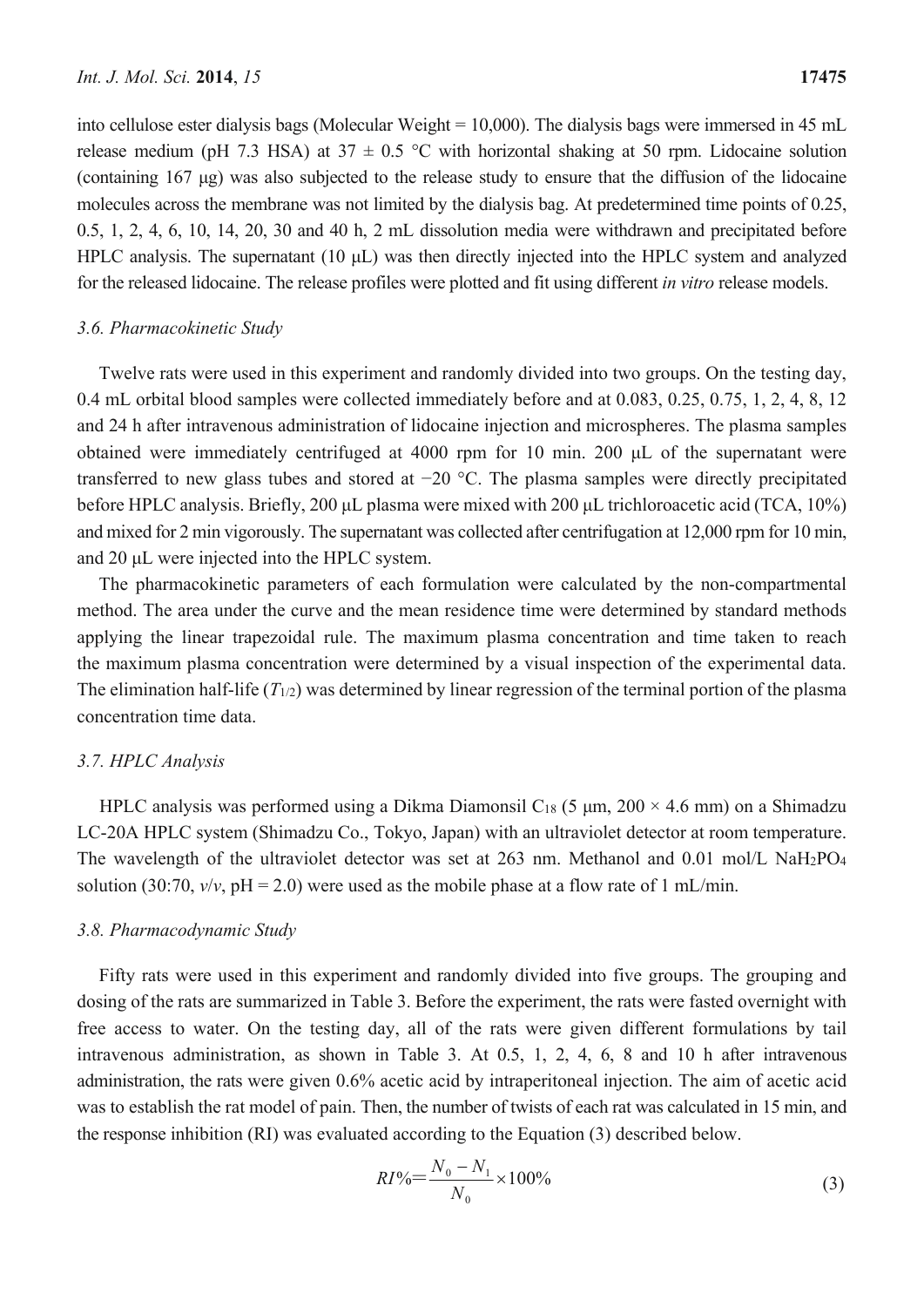(Note: *RI*, response inhibition; *N*0, the average number of twists in the control groups at each time point; *N*1, the average number of twists in the test groups at each time point) [17]. All experimental procedures were carried out in accordance with the guidelines of the Animal Care Committee of Hospital Laboratory Animal Center (2013 version).

| Group       | <b>Formulation</b>     | <b>Dose</b>         | <b>Route of Administration</b> |
|-------------|------------------------|---------------------|--------------------------------|
| 1 (control) | Normal saline          |                     | intravenous                    |
| $2$ (test)  | Lidocaine injection    | $4.0 \text{ mg/kg}$ | intravenous                    |
| $3$ (test)  | Lidocaine microspheres | $2.5 \text{ mg/kg}$ | intravenous                    |
| $4$ (test)  | Lidocaine microspheres | $4.0 \text{ mg/kg}$ | intravenous                    |
| $5$ (test)  | Lidocaine microspheres | $10.0$ mg/kg        | intravenous                    |

**Table 3.** The grouping and dosing of lidocaine injection and microspheres.

# *3.9. Statistical Analysis*

All data were presented as the mean  $\pm$  standard deviations. Statistical significance was determined by Student's *t*-tests with a *p*-value <0.05.

# **4. Conclusions**

In this study, lidocaine microspheres were prepared by the o/w emulsion technique using PLGA for the controlled delivery. The average diameter of lidocaine PLGA microspheres was  $2.34 \pm 0.3$  µm. The poly disperse index was  $0.21 \pm 0.03$ , and the zeta potential was  $+0.34 \pm 0.02$  mV. The encapsulation efficiency and drug loading of prepared microspheres were 90.5% ± 4.3% and 11.2% ± 1.4%. *In vitro* release indicated that the lidocaine microspheres had a well-sustained release efficacy, and *in vivo* studies showed that the area under the curve of lidocaine in microspheres was 2.02–2.06-fold that of lidocaine injection ( $p < 0.05$ ). The pharmacodynamics results showed that lidocaine microspheres showed a significant release effect in rats. The process to achieve efficacy was calm and lasting. The analgesic effect had a significant dose-dependency.

# **Author Contributions**

Jianmin Liu did the experiments; Xin Lv wrote the paper.

# **Conflicts of Interest**

The authors declare no conflict of interest.

# **References**

- 1. Becker, D.E.; Reed, K.L. Local anesthetics: Review of pharmacological considerations. *Anesth. Prog*. **2012**, *59*, 90–101.
- 2. Ikeda, Y.; Oda, Y.; Nakamura, T.; Takahashi, R.; Miyake, W.; Hase, I.; Asada, A. Pharmacokinetics of lidocaine, bupivacaine, and levobupivacaine in plasma and brain in awake rats. *Anesthesia* **2010**, *112*, 1396–1403.